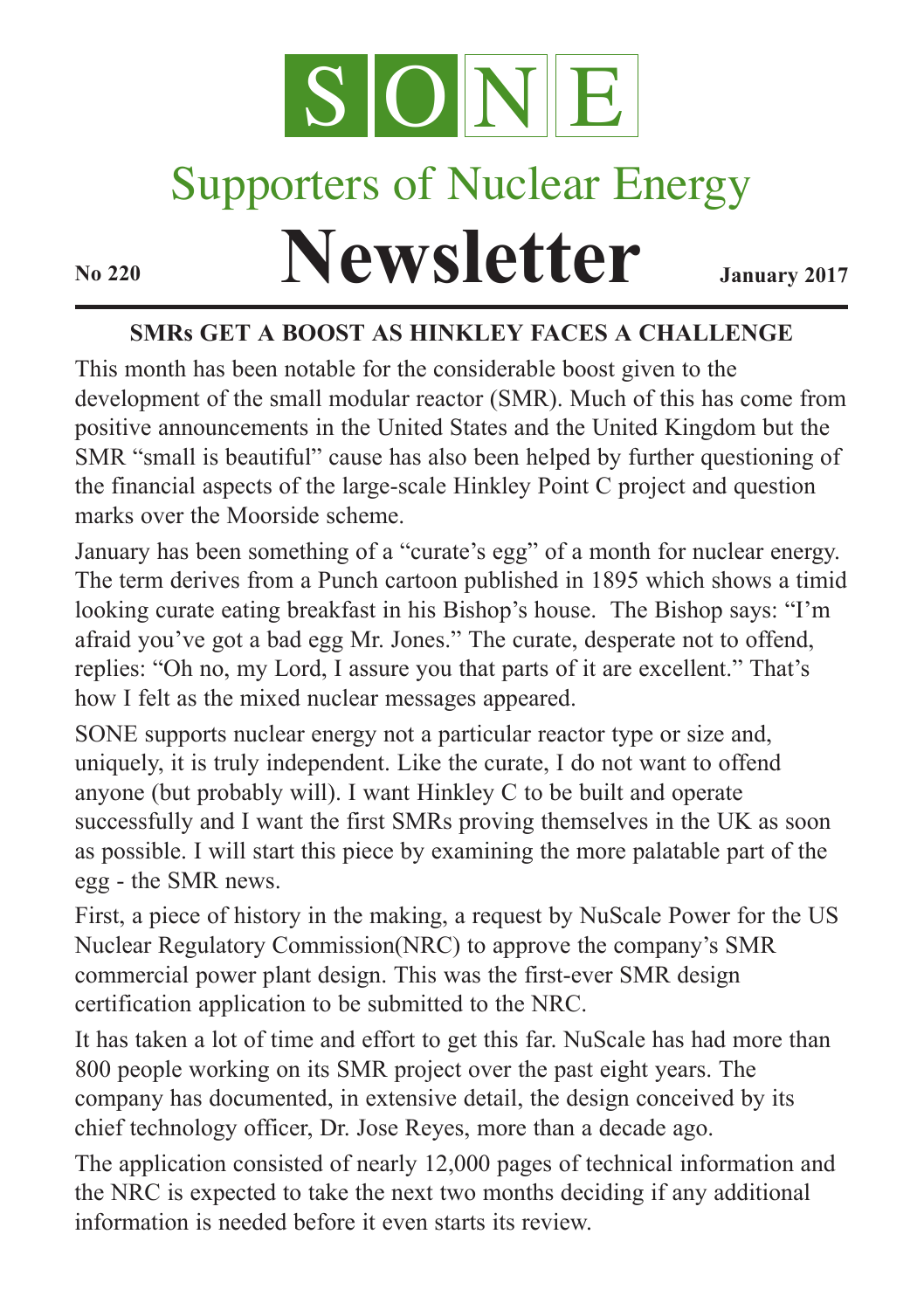SMRs are not expected to come into operation in the US before the mid-2020s but there are estimates, said to be conservative, that between 55 GWe and 75 GWe of global electricity will come from SMRs by 2035. By then the global SMR market could be worth £400 billion.

# **THE SOLE WINNER**

As the sole winner of the second round of the US Department of Energy's cost sharing programme for SMR technology development, NuScale is the only developer receiving DOE financial support. The first commercial 12-module NuScale power plant is planned to be built on the site of the Idaho National Laboratory (INL) It will be owned by Utah Associated Municipal Power Systems (UAMPS) and operated by Energy Northwest.

In 2015 the DOE awarded NuScale and UAMPS a \$16.7 million grant as part of a three-year cooperative agreement to conduct site characterisation activities at the INL site and prepare documentation leading to a combined licence application (COLA) for a first plant at INL. NuScale has also launched the socalled Western Initiative for Nuclear, a broad collaboration of six States to study the demonstration and deployment of a series of NuScale SMR plants in the Western United States.

The NuScale SMR consists of integrated pressurised water reactor modules, designed on the light water reactor technology that has operated world-wide for the past 70 years, with an excellent safety record. When coupled to its factory fabricated power generation equipment, a NuScale power module can produce 50 MW of electricity and a power plant can house up to 12 of these modules, providing a total facility output of 600 MW.

A power plant's capacity can be increased in stages, depending on electricity demand. Construction time-frames - about three years for each module - can make it easier for a smaller electricity utility to raise capital and allow quicker returns on an investment while the rest of the plant is under construction.

In addition, each module can be built at an off-site factory and shipped to the plant site by truck, train or barge.

NuScale says that its SMR design has unique safety features. Under abnormal conditions the reactor can shut itself down and cool itself for indefinite periods without the need for human intervention, water addition or external electricity supplies, the company says.

# **ANOTHER SIGNIFICANT MOVE**

In another significant development in the United States the Tennessee Valley Authority (TV) has welcomed the acceptance of regulatory review of its early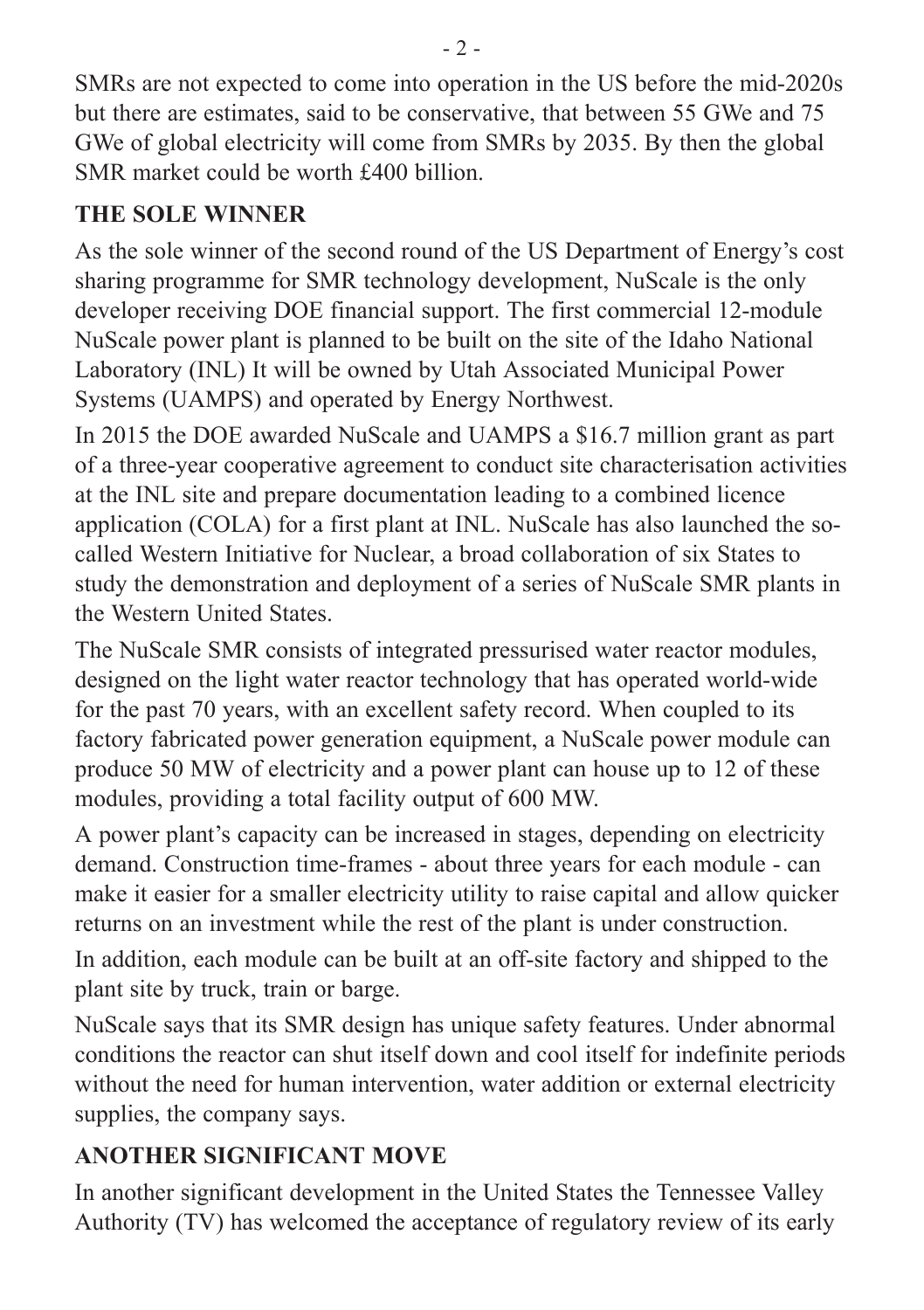site permit application for its Clinch River site in Tennessee as a milestone towards the potential use of SMRs in its operating fleet.

The US Nuclear Regulatory Commission (NRC) may now begin its technical review of the application, during which the NRC staff will address site safety and environmental protection issues, as well as plans for coping with emergencies, independent of the review of a specific nuclear plant design. It will also prepare an environmental impact statement and hold a public hearing.

An early site permit, or ESP, certifies that a site is suitable for the construction of a nuclear power plant from the point of view of site safety, environmental impact and emergency planning but does not specify the choice of technology. The permit is valid for up to 20 years, renewable for an additional ten to 20 years.

Any decision to build SMRs at Clinch River is "several years" away, with several evaluations and business decisions to be resolved before it would commit to such a scheme, TVA said. "Nevertheless, the NRC's docketing of TVA's early site permit application moves the nuclear industry closer to potential commercialisation of the technology.".

TVA submitted an application for two or more SMR modules of up to 800 MWe at a site near Oak Ridge in May 2016. It was the first SMR-related application of any type to be received by the NRC.

#### **AND IN THE UK**

Rolls-Royce is supporting NuScale power's design certification application in the US and it is also pressing ahead with plans of its own for the UK. This month it named the companies it is working with to bring a small modular reactor to market in the UK. The partner companies were named as Amec Foster Wheeler, Nuvia and Arup, together with the Nuclear Advanced Manufacturing Research Centre (Nuclear AMRC).Other names will emerge "in due course."

The Nuclear AMRC is a collaboration of academic and industrial partners from across the nuclear manufacturing supply chain, with the mission of helping UK manufacturers win work at home and overseas. It brings together the experience and resources of industry leaders with the expertise and innovation of leading universities.

In October last year Rolls-Royce said that a UK SMR could provide a £100 billion boost to the UK economy between 2030 and 2050 because the companies involved are either UK-owned or have a strong UK presence. It said that it was teaming up with "a raft of British engineering giants" to make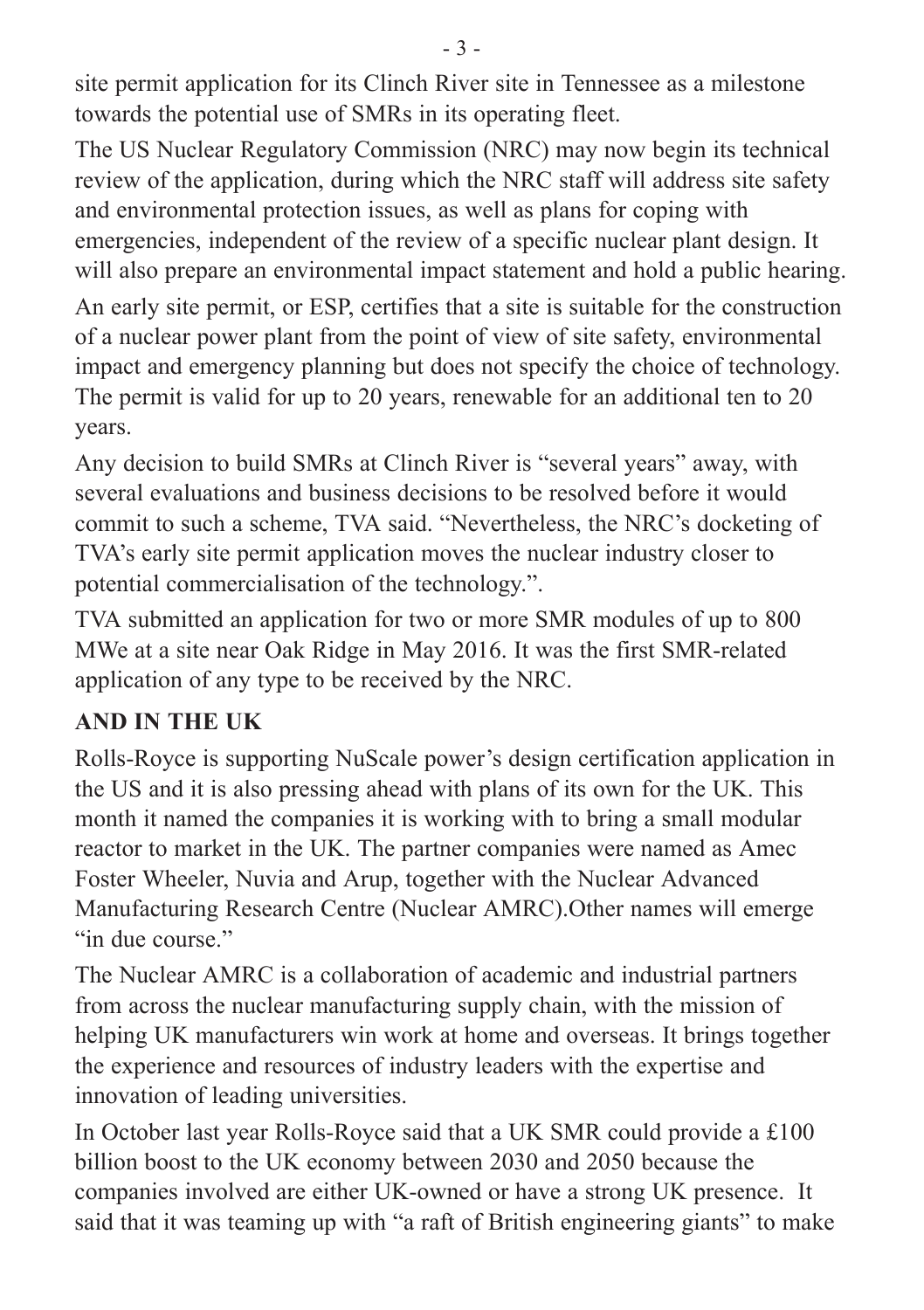SMRs a reality in the UK, creating up to 40,000 high value British jobs and intellectual property and opening up a £400 billion export market.

## **PLENTY OF INTEREST**

The latest announcement came shortly after it was revealed that UK Government officials met no fewer than 32 eligible participants for Phase One of its SMR competition, which aims to gauge market interest in developing, marketing and financing SMRs in the UK. The eligible participants include technology vendors, service providers and potential investors.

The Government competition was announced last November when it announced plans to invest at least £250 million over the next five years in a nuclear research and development programme, including the competition to identify the best value SMR design for the UK. Rolls-Royce submitted a paper to the Department of Business, Energy and Industrial Strategy outlining its plan to develop a fleet of seven GWe of SMRs with its partners. Others known to be taking part in the competition are the French-owned EDF Energy and its Chinese partner China National Nuclear Corporation (CNNC), Westinghouse and, of course, NuScale Power.

While the flurry of interest in SMRs dominated the news this month there were some important developments in relation to conventional new build reactor power stations in the UK.

The Government asked nuclear regulators to begin a Generic Design Assessment (GDA) of the UK HPR1000 reactor. This is the Hualong One design that General Nuclear Services (GNS) - a subsidiary of EDF and China General Nuclear (CGN) - proposes to use as a prospective new nuclear power plant at Bradwell. This is a voluntary process for reactor vendors, a policy rather than law, but it is a Government expectation for all new build projects in the UK.

# **BIG REACTORS STILL OF INTEREST**

As with previous assessments, the full cost of the GDA will be charged to the requesting party - in this case GNS - which submits the design for assessment. The process is independent of any final agreement to commission a reactor of the relevant type.

The GDA process will take some years to complete. There are a number of different consents and permissions to be achieved before a nuclear power plant can be constructed. As well as successful completion of the GDA process, other requirements include development consent, site licensing and environmental permits.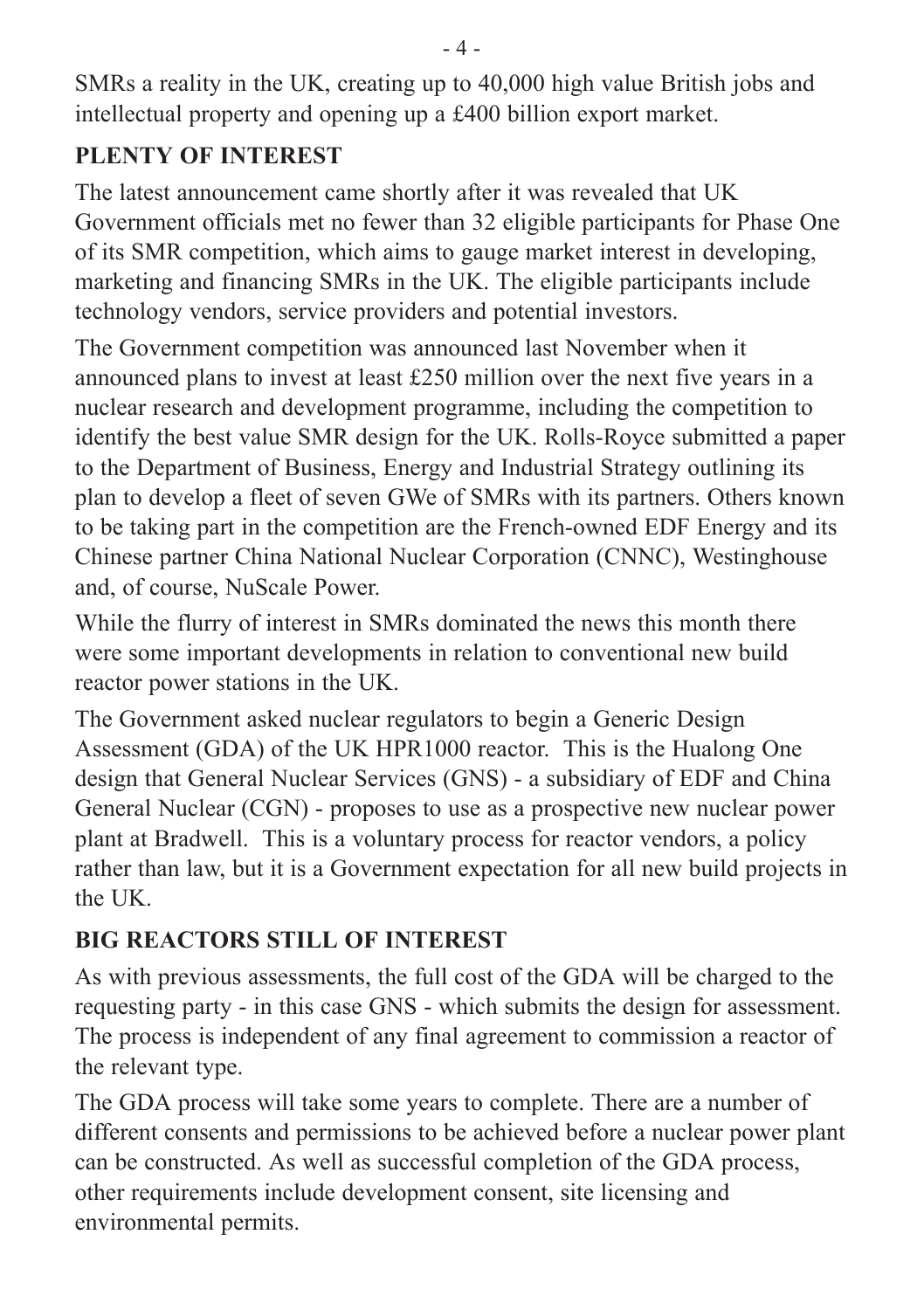If the GDA process is successful it will lead to the regulator, the Office for Nuclear Regulation, issuing a Design Acceptance Confirmation (DAC) document and the Environment Agency issuing a Statement of Design Acceptability (SoDA) note. Before this an interim DAC and interim SoDA will have had to have been issued.

EDF Energy's UK European Pressurised Reactor design, of the type to be employed at Hinkley if all goes well, received a DA and SoDA in December 2012 but the project still seems to be mired in controversy. The latest barrage of criticism, overt or implied, came from members of the House of Lords Economic Affairs Committee, including a suggestion by one of its members that the UK could be "left with a half built power station." This was refuted by Greg Clark, the Secretary of State for Business, Energy and Industrial Strategy (BEIS), when he gave evidence.

I have a great deal of sympathy with their Lordships, who have asked Mr. Clark to clarify several of the financial aspects of the Government's agreement with EDF and its partner China General Nuclear (CGN) to build Hinkley Point C. Specifically, they want to know whether the Government guarantee supporting the project still stands. It was originally provided through a unit within the Treasury, Infrastructure UK, which is now part of the Infrastructure and Projects Authority.

Asked about this guarantee Mr. Clark said: "The original case involved a Treasury guarantee of £2 billion, which was part of the State aid approval of this . (By the European Commission). "In the final terms that we agreed with the contractor, with EDF in particular, we agreed that they would not avail themselves of that guarantee." EDF wrote to the then responsible Minister giving that assurance, he added.

Pressed by the Committee to explain what would happen to that assurance if EDF "goes bust" Mr. Clark said: "The agreement requires volition of both sides to come into effect. We had approval for the guarantee but agreed with EDF not to make it live. That could only change by agreement."

The use of the word "volition" is interesting. As I understand it the sense of the expression is that it is a matter of free will, that either side could walk away from the deal. That was certainly implied by Jeremy Pocklington, the BEI director general of energy and security, who accompanied Mr. Clark at the hearing.

"The formal language is that they (EDF) have no present intention," he said, which I assume to be no intention at the moment of changing anything. But that surely leaves scope for either side to make unilateral changes in the future.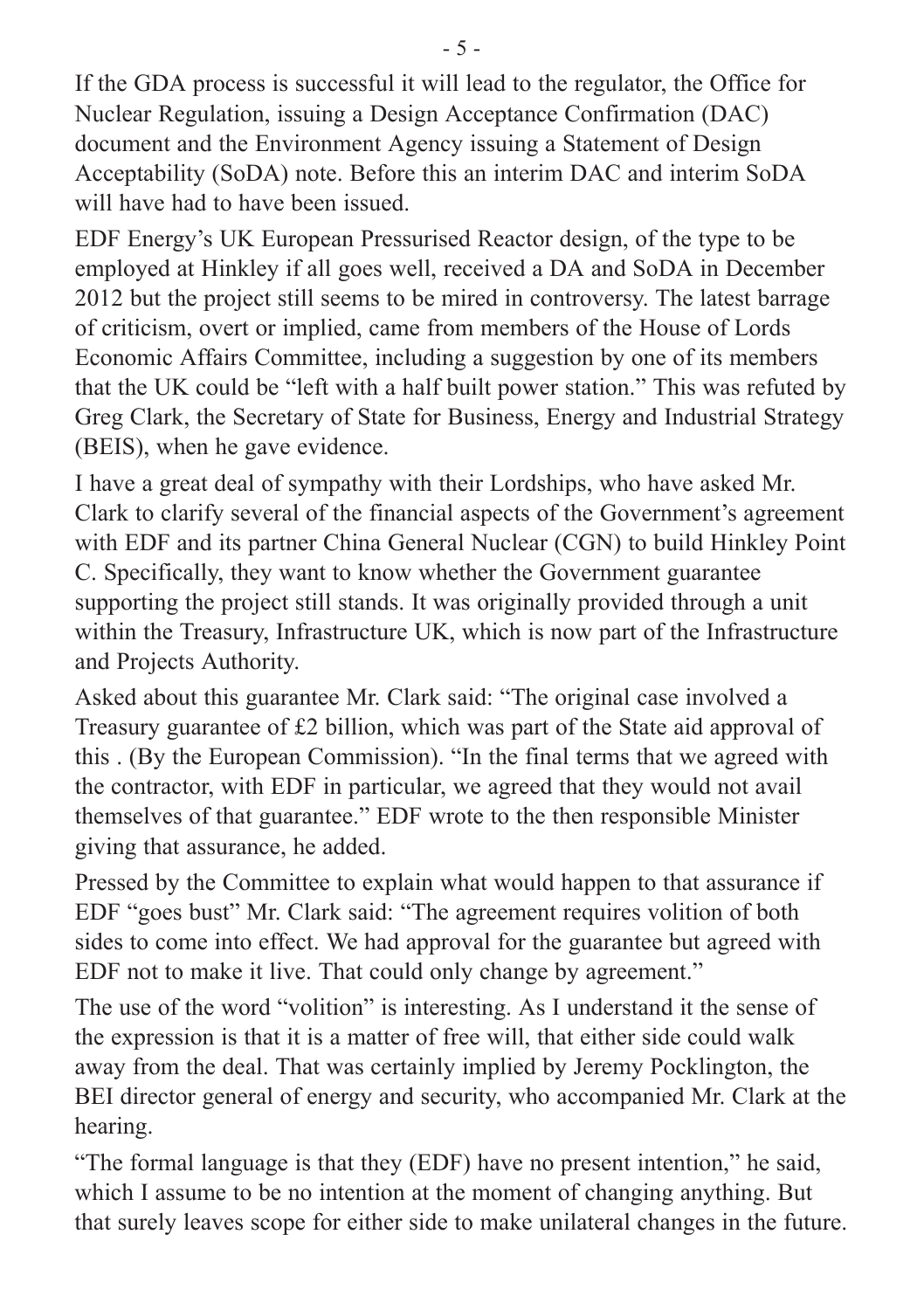No wonder the Committee members were confused, but they pressed on with their questioning anyway..

They asked why the Government's estimate of future top-up payments through the contract for difference (CfD varies so widely compared with that of the National Audit Office and whether the index to which the strike price is linked could be changed in the future. It seemed a simple enough question.

The Government's CfD fixes the cost to consumers of the power from new generating sources, regardless of the market price. The Hinkley price, set at £92.50 per MWh or £89.50 per MWh if the planned new nuclear plant at Sizewell goes ahead, is fully indexed to inflation through the Consumer Price Index (CPI). Or is it?

Asked about the link between the CfD for Hinkley and the CPI, rather than the Retail Price Index (RPI) and specifically whether the index could move down in the event of negative inflation as well as up at a time of rising inflation, Mr. Pocklington said he would need "to double check." He said he would also check whether the index used could be change from the CPI to another index.

Mr. Pocklington was also asked why the National Audit Office (NAO), which scrutinises public spending for Parliament and the Department of Energy an Climate Change, the forerunner of the BEIS, used different discount rates.

"Our estimate, which has a low and high range of £11 billion and £21 billion for the top-up payments uses the social discount rate as required in the Green Book, which is the standard Government methodology for assessing the costs and benefits of projects," Mr. Pocklington said. (The comparable NAO figures are £6.1 billion and £29.7 billion).

"As I understand it, it is the better way to evaluate the economic case for the project. The National Audit Office were using a different discount rate based on the cost of borrowing, which is an accounting tool. The NAO's number, which is not a Government number, was £30 billion. (Give or take the odd million, of course) They are different numbers for different purposes."

Call me old fashioned but I am more comfortable comparing like with like.

Hinkley isn't the only nuclear new build project in the UK which is having problems. The future of the planned Moorside nuclear power plant in West Cumbria, close to Sellafield, might well be in jeopardy. Toshiba which has a 60% stake in the project, has announced that it is re-examining all of its nucler schemes outside Japan, without exception.

The Toshiba overseas business review has been forced on the company by serious problems within Westinghouse, which it bought from British Nuclear fuels 12 years ago at what many (including me) saw as a knock down price. It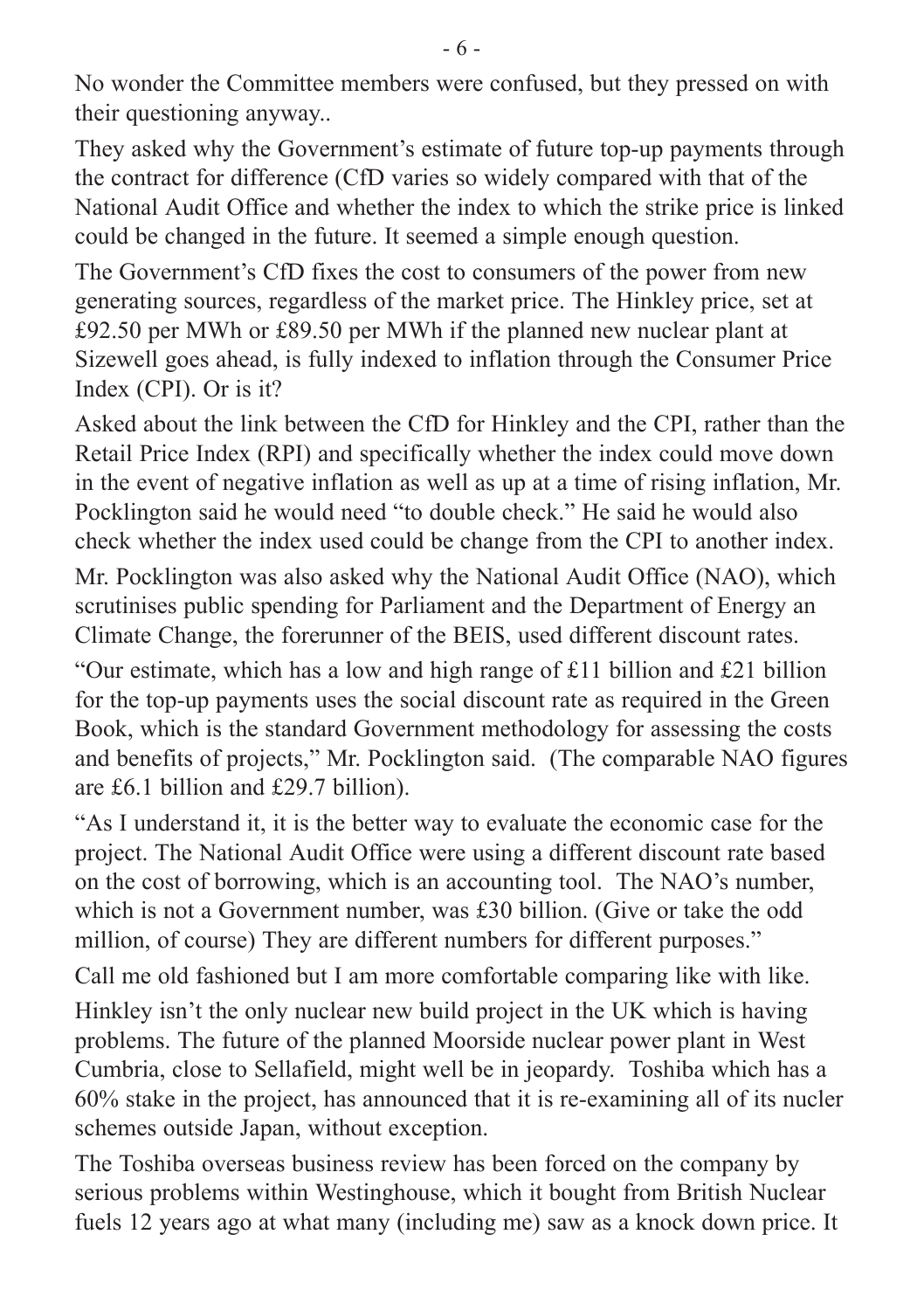is thought that Westinghouse may have spent several billion dollars too much for its CB and J Stone Webster subsidiary, which it bought in 2015. To make matters worse it is also embroiled in an accountancy scandal.

The sad thing is that the £12 billion Moorside project, involving three of Westinghouse's AP1000 reactors, has been seen as a real winner for the UK. It is too soon to be sure whether this is another of the curate's smelly eggs but it is certainly worrying, for the Government and, particularly, West Cumbria.

## **CHICKENS COME HOME TO ROOST**

One of the driving forces which led to the formation of SONE was the conviction by those behind the organisation that the UK was making a big mistake by halting the nuclear energy programme with such indecent haste closing stations and halting planned expansion. One day you will need nuclear power, the politicians were told, and we will not be in a position to provide it, not least because the expertise will have been dissipated. How right we were.

Now the chickens have come home to roost and today's politicians, those who form the UK Government, have produced a Green Paper admitting that their predecessors made a huge mistake. The Green Paper accepts that there are acute and urgent skill shortages in key industrial sectors in the UK, not least in the nuclear power industry.

A better system needs to be identified they say and the emerging skills gaps in manufacturing industry, more apparent than ever as the requirements of Brexit take hold, must be fixed. The Green Paper on post-Brexit industrial strategy says that even if shortfalls in science, technology, engineering and mathematics (the so-called STEM subjects) as well as technical education are addressed, shortages in the nuclear industry might well remain.

The Government admits that part of the problem has been the lack of a single authoritative source to forecast skills shortages. The UK Commission for Employment and Skills, the Low Pay Commission, the Migration Advisory Committee and individual sectors have produced assessments focused on their specific remits.

"But no organisation has been tasked with identifying persistent or emerging sector specific gaps and proposing action," the Green Paper states. "We will now work towards a single, authoritative view of the gaps faced by the UK now and in the future." The Government is working on a new approach to nuclear skills, it said, "with a view to taking a holistic approach to the needs of the Government and industry."

In concrete, practical terms an early plan is for the Government to provide £179 million in new funding for what it describes as new and "prestigious "